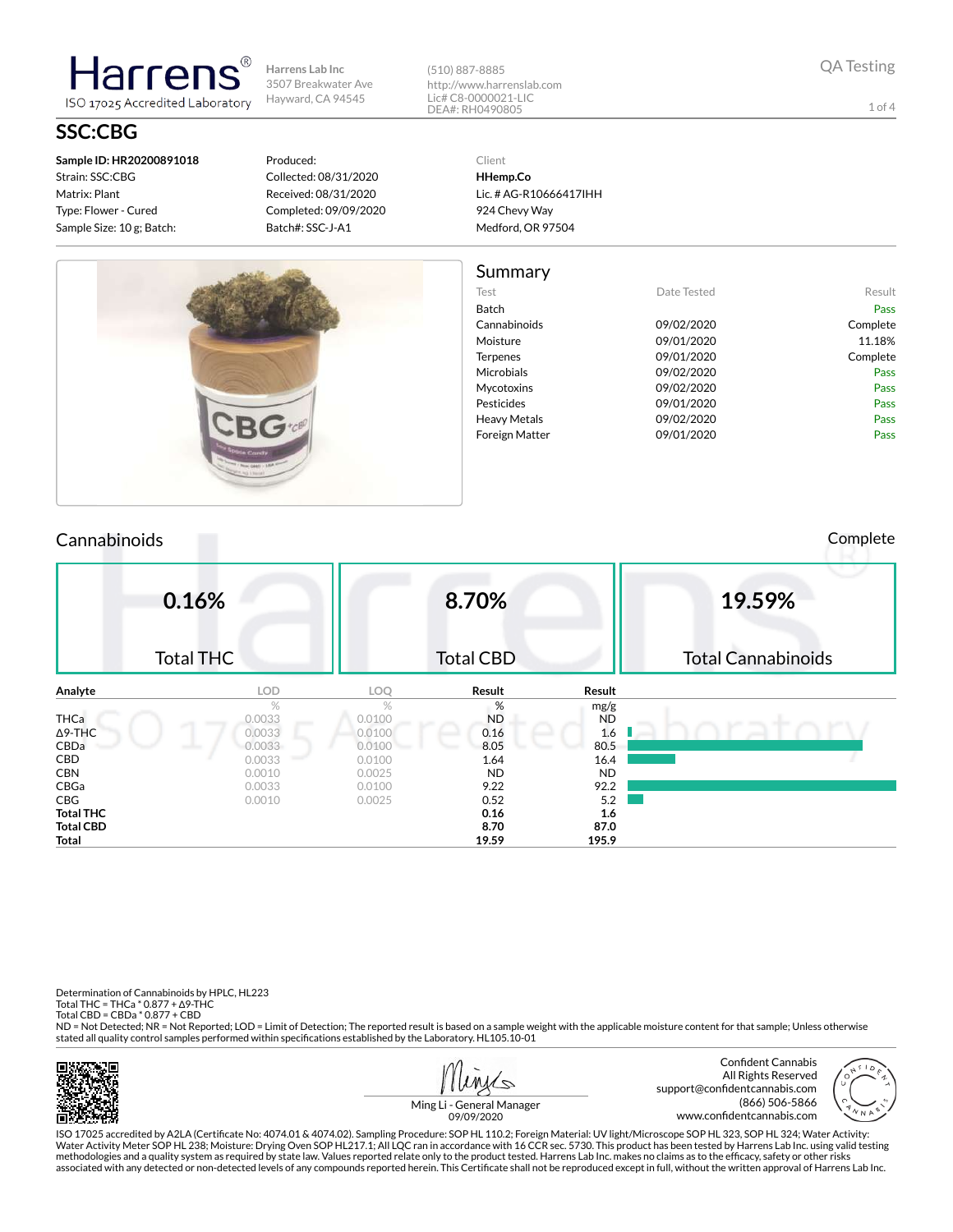(510) 887-8885 http://www.harrenslab.com Lic# C8-0000021-LIC DEA#: RH0490805

QA Testing

2 of 4

# **SSC:CBG**

**Harrens** 

ISO 17025 Accredited Laboratory

| Sample ID: HR20200891018  | Produced:             | Client                 |
|---------------------------|-----------------------|------------------------|
| Strain: SSC:CBG           | Collected: 08/31/2020 | HHemp.Co               |
| Matrix: Plant             | Received: 08/31/2020  | Lic. # AG-R10666417IHH |
| Type: Flower - Cured      | Completed: 09/09/2020 | 924 Chevy Way          |
| Sample Size: 10 g; Batch: | Batch#: SSC-J-A1      | Medford, OR 97504      |

#### **Terpenes**

| Analyte                | <b>LOD</b> | LOQ    | <b>Results</b>                                           | <b>Results</b>               |  |
|------------------------|------------|--------|----------------------------------------------------------|------------------------------|--|
|                        | $\%$       | $\%$   | %                                                        | mg/g                         |  |
| β-Caryophyllene        | 0.0080     | 0.0100 | 0.136                                                    | 1.36                         |  |
| $\alpha$ -Bisabolol    | 0.0080     | 0.0100 | 0.118                                                    | 1.18                         |  |
| Guaiol                 | 0.0080     | 0.0100 | 0.103                                                    | 1.03                         |  |
| $\alpha$ -Humulene     | 0.0080     | 0.0100 | 0.046                                                    | 0.46                         |  |
| Caryophyllene Oxide    | 0.0080     | 0.0100 | 0.030                                                    | 0.30                         |  |
| cis-Nerolidol          | 0.0080     | 0.0100 | 0.026                                                    | 0.26                         |  |
| <b>ß-Myrcene</b>       | 0.0080     | 0.0100 | 0.024                                                    | 0.24                         |  |
| Linalool               | 0.0080     | 0.0100 | 0.020                                                    | 0.20                         |  |
| $\alpha$ -Pinene       | 0.0080     | 0.0100 | 0.015                                                    | 0.15                         |  |
| 3-Carene               | 0.0080     | 0.0100 | <b>ND</b>                                                | <b>ND</b>                    |  |
| $\alpha$ -Phellandrene | 0.0080     | 0.0100 | <b>ND</b>                                                | <b>ND</b>                    |  |
| $\alpha$ -Terpinene    | 0.0080     | 0.0100 | <b>ND</b>                                                | <b>ND</b>                    |  |
| $\alpha$ -Terpineol    | 0.0080     | 0.0100 | <loq< th=""><th><loq< th=""><th></th></loq<></th></loq<> | <loq< th=""><th></th></loq<> |  |
| <b>B-Ocimene</b>       | 0.0080     | 0.0100 | <b>ND</b>                                                | <b>ND</b>                    |  |
| $\beta$ -Pinene        | 0.0080     | 0.0100 | <b>ND</b>                                                | <b>ND</b>                    |  |
| Borneol                | 0.0080     | 0.0100 | <b>ND</b>                                                | <b>ND</b>                    |  |
| Camphene               | 0.0080     | 0.0100 | <b>ND</b>                                                | <b>ND</b>                    |  |
| δ-Limonene             | 0.0080     | 0.0100 | <loq< th=""><th><loq< th=""><th></th></loq<></th></loq<> | <loq< th=""><th></th></loq<> |  |
| Eucalyptol             | 0.0080     | 0.0100 | <b>ND</b>                                                | <b>ND</b>                    |  |
| Fenchol                | 0.0080     | 0.0100 | <b>ND</b>                                                | <b>ND</b>                    |  |
| Fenchone               | 0.0080     | 0.0100 | <b>ND</b>                                                | <b>ND</b>                    |  |
| y-Terpinene            | 0.0080     | 0.0100 | <b>ND</b>                                                | <b>ND</b>                    |  |
| Geraniol               | 0.0080     | 0.0100 | <b>ND</b>                                                | <b>ND</b>                    |  |
| <b>Geranyl Acetate</b> | 0.0080     | 0.0100 | <b>ND</b>                                                | <b>ND</b>                    |  |
| Isopulegol             | 0.0080     | 0.0100 | <b>ND</b>                                                | <b>ND</b>                    |  |
| Menthol                | 0.0080     | 0.0100 | <b>ND</b>                                                | <b>ND</b>                    |  |
| Nerol                  | 0.0080     | 0.0100 | <b>ND</b>                                                | <b>ND</b>                    |  |
| Ocimene                | 0.0080     | 0.0100 | <b>ND</b>                                                | <b>ND</b>                    |  |
| Pulegone               | 0.0080     | 0.0100 | <b>ND</b>                                                | <b>ND</b>                    |  |
| p-Cymene               | 0.0080     | 0.0100 | <b>ND</b>                                                | <b>ND</b>                    |  |
| Terpinolene            | 0.0080     | 0.0100 | <b>ND</b>                                                | <b>ND</b>                    |  |
| trans-Nerolidol        | 0.0080     | 0.0100 | <b>ND</b>                                                | <b>ND</b>                    |  |
| Total                  |            |        | 0.518                                                    | 5.18                         |  |

# Primary Aromas



Date Tested: 09/01/2020<br>ND = Not Detected; NR = Not Reported; LOD = Limit of Detection; Unless otherwise stated all quality control samples performed within specifications established by the Laboratory. HL105.10-01. SOP HL228. GC-FID





Ming Li - General Manager 09/09/2020

ISO 17025 accredited by A2LA (Certicate No: 4074.01 & 4074.02). Sampling Procedure: SOP HL 110.2; Foreign Material: UV light/Microscope SOP HL 323, SOP HL 324; Water Activity: Water Activity Meter SOP HL 238; Moisture: Drying Oven SOP HL217.1; All LQC ran in accordance with 16 CCR sec. 5730. This product has been tested by Harrens Lab Inc. using valid testing methodologies and a quality system as required by state law. Values reported relate only to the product tested. Harrens Lab Inc. makes no claims as to the efficacy, safety or other risks<br>associated with any detected or non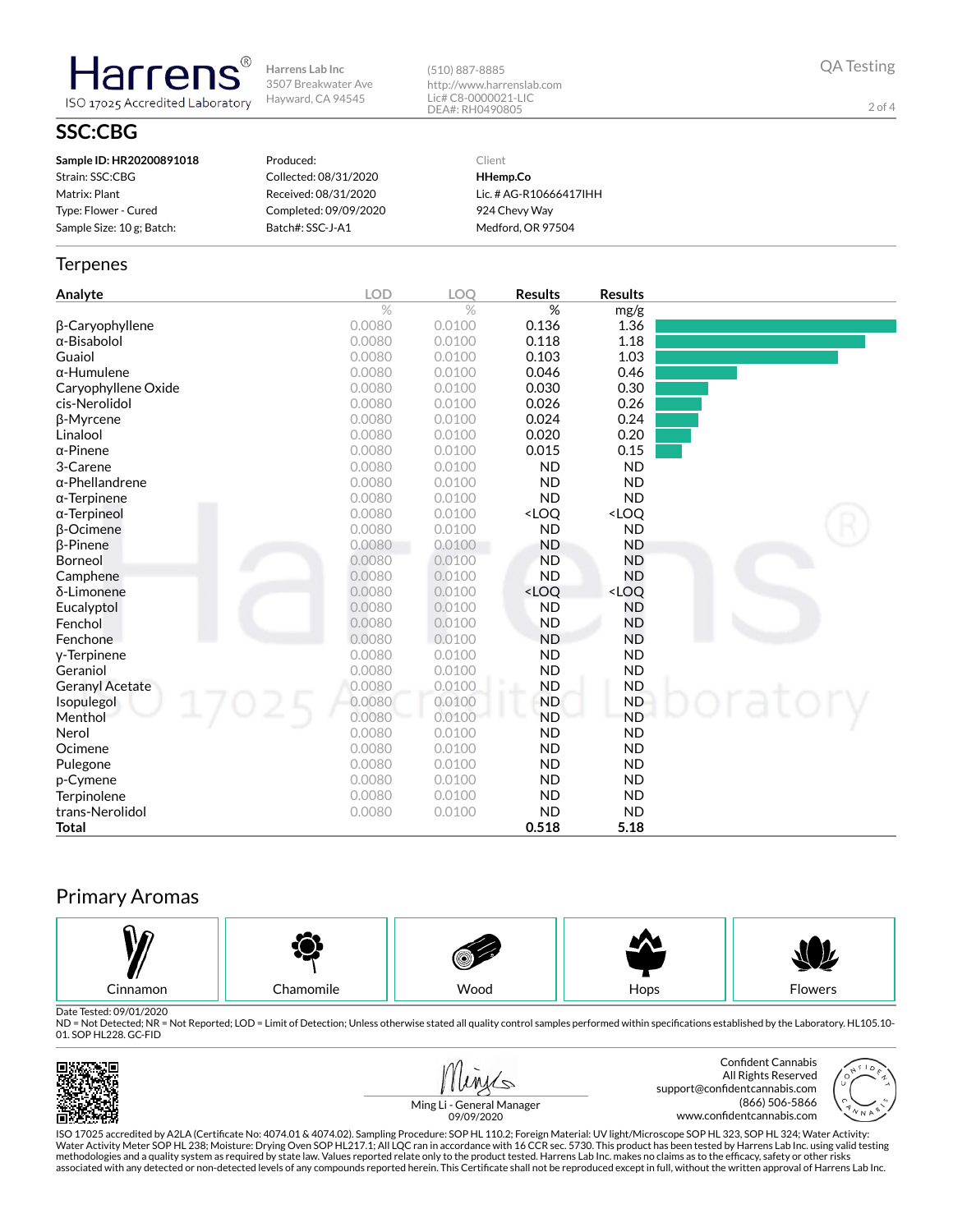(510) 887-8885 http://www.harrenslab.com Lic# C8-0000021-LIC DEA#: RH0490805

# **SSC:CBG**

Harrens

ISO 17025 Accredited Laboratory

| Sample ID: HR20200891018  | Produced:             | Client                 |
|---------------------------|-----------------------|------------------------|
| Strain: SSC:CBG           | Collected: 08/31/2020 | HHemp.Co               |
| Matrix: Plant             | Received: 08/31/2020  | Lic. # AG-R10666417IHH |
| Type: Flower - Cured      | Completed: 09/09/2020 | 924 Chevy Way          |
| Sample Size: 10 g; Batch: | Batch#: SSC-J-A1      | Medford, OR 97504      |
|                           |                       |                        |

### Pesticides **Passage Community Community Community** Passes and the extension of the extension of the extension of the extension of the extension of the extension of the extension of the extension of the extension of the ext

| Analyte             | <b>LOD</b> | LOO       | Limit          | <b>Results</b> | <b>Status</b> | Analyte                 | <b>LOD</b> | <b>LOO</b> | Limit          | <b>Results</b> | <b>Status</b> |
|---------------------|------------|-----------|----------------|----------------|---------------|-------------------------|------------|------------|----------------|----------------|---------------|
|                     | $\mu$ g/g  | $\mu$ g/g | $\mu$ g/g      | $\mu$ g/g      |               |                         | $\mu$ g/g  | $\mu$ g/g  | $\mu$ g/g      | $\mu$ g/g      |               |
| Abamectin           | 0.03       | 0.1       | 0.1            | <b>ND</b>      | Pass          | Fludioxonil             | 0.03       | 0.1        | 0.1            | <b>ND</b>      | Pass          |
| Acephate            | 0.03       | 0.1       | 0.1            | <b>ND</b>      | Pass          | Hexythiazox             | 0.03       | 0.1        | 0.1            | <b>ND</b>      | Pass          |
| Acequinocyl         | 0.03       | 0.1       | 0.1            | <b>ND</b>      | Pass          | Imazalil                | 0.03       | 0.1        | 0.03           | <b>ND</b>      | Pass          |
| Acetamiprid         | 0.03       | 0.1       | 0.1            | <b>ND</b>      | Pass          | Imidacloprid            | 0.03       | 0.1        | 5              | <b>ND</b>      | Pass          |
| Aldicarb            | 0.03       | 0.1       | 0.03           | <b>ND</b>      | Pass          | Kresoxim Methyl         | 0.03       | 0.1        | 0.1            | <b>ND</b>      | Pass          |
| Azoxystrobin        | 0.03       | 0.1       | 0.1            | <b>ND</b>      | Pass          | Malathion               | 0.03       | 0.1        | 0.5            | <b>ND</b>      | Pass          |
| <b>Bifenazate</b>   | 0.03       | 0.1       | 0.1            | <b>ND</b>      | Pass          | Metalaxyl               | 0.03       | 0.1        | $\overline{2}$ | <b>ND</b>      | Pass          |
| <b>Bifenthrin</b>   | 0.03       | 0.1       | 3              | <b>ND</b>      | Pass          | Methiocarb              | 0.03       | 0.1        | 0.03           | <b>ND</b>      | Pass          |
| <b>Boscalid</b>     | 0.03       | 0.1       | 0.1            | <b>ND</b>      | Pass          | Methomyl                | 0.03       | 0.1        | 1              | <b>ND</b>      | Pass          |
| Captan              | 0.03       | 0.1       | 0.7            | <b>ND</b>      | Pass          | Mevinphos               | 0.03       | 0.1        | 0.03           | <b>ND</b>      | Pass          |
| Carbaryl            | 0.03       | 0.1       | 0.5            | <b>ND</b>      | Pass          | Myclobutanil            | 0.03       | 0.1        | 0.1            | <b>ND</b>      | Pass          |
| Carbofuran          | 0.03       | 0.1       | 0.03           | <b>ND</b>      | Pass          | Naled                   | 0.03       | 0.1        | 0.1            | <b>ND</b>      | Pass          |
| Chlorantraniliprole | 0.03       | 0.1       | 10             | <b>ND</b>      | Pass          | Oxamvl                  | 0.03       | 0.1        | 0.5            | <b>ND</b>      | Pass          |
| Chlordane           | 0.03       | 0.1       | 0.03           | <b>ND</b>      | Pass          | Paclobutrazol           | 0.03       | 0.1        | 0.03           | <b>ND</b>      | Pass          |
| Chlorfenapyr        | 0.03       | 0.1       | 0.03           | <b>ND</b>      | Pass          | Parathion Methyl        | 0.03       | 0.1        | 0.03           | <b>ND</b>      | Pass          |
| Chlorpyrifos        | 0.03       | 0.1       | 0.03           | <b>ND</b>      | Pass          | Pentachloronitrobenzene | 0.03       | 0.1        | 0.1            | <b>ND</b>      | Pass          |
| Clofentezine        | 0.03       | 0.1       | 0.1            | <b>ND</b>      | Pass          | Permethrin              | 0.03       | 0.1        | 0.5            | <b>ND</b>      | Pass          |
| Coumaphos           | 0.03       | 0.1       | 0.03           | <b>ND</b>      | Pass          | Phosmet                 | 0.03       | 0.1        | 0.1            | <b>ND</b>      | Pass          |
| Cyfluthrin          | 0.03       | 0.1       | $\overline{2}$ | <b>ND</b>      | Pass          | Piperonyl Butoxide      | 0.03       | 0.1        | 3              | <b>ND</b>      | Pass          |
| Cypermethrin        | 0.03       | 0.1       | $\mathbf 1$    | <b>ND</b>      | Pass          | Prallethrin             | 0.03       | 0.1        | 0.1            | <b>ND</b>      | Pass          |
| Daminozide          | 0.03       | 0.1       | 0.03           | <b>ND</b>      | Pass          | Propiconazole           | 0.03       | 0.1        | 0.1            | <b>ND</b>      | Pass          |
| Diazinon            | 0.03       | 0.1       | 0.1            | <b>ND</b>      | Pass          | Propoxur                | 0.03       | 0.1        | 0.03           | <b>ND</b>      | Pass          |
| Dichlorvos          | 0.03       | 0.1       | 0.03           | <b>ND</b>      | Pass          | Pyrethrins              | 0.03       | 0.1        | 0.5            | <b>ND</b>      | Pass          |
| Dimethoate          | 0.03       | 0.1       | 0.03           | <b>ND</b>      | Pass          | Pyridaben               | 0.03       | 0.1        | 0.1            | <b>ND</b>      | Pass          |
| Dimethomorph        | 0.03       | 0.1       | $\overline{2}$ | <b>ND</b>      | Pass          | Spinetoram              | 0.03       | 0.1        | 0.1            | <b>ND</b>      | Pass          |
| Ethoprophos         | 0.03       | 0.1       | 0.03           | <b>ND</b>      | Pass          | Spinosad                | 0.03       | 0.1        | 0.1            | <b>ND</b>      | Pass          |
| Etofenprox          | 0.03       | 0.1       | 0.03           | <b>ND</b>      | Pass          | Spiromesifen            | 0.03       | 0.1        | 0.1            | <b>ND</b>      | Pass          |
| Etoxazole           | 0.03       | 0.1       | 0.1            | <b>ND</b>      | Pass          | Spirotetramat           | 0.03       | 0.1        | 0.1            | <b>ND</b>      | Pass          |
| Fenhexamid          | 0.03       | 0.1       | 0.1            | <b>ND</b>      | Pass          | Spiroxamine             | 0.03       | 0.1        | 0.03           | <b>ND</b>      | Pass          |
| Fenoxycarb          | 0.03       | 0.1       | 0.03           | <b>ND</b>      | Pass          | Tebuconazole            | 0.03       | 0.1        | 0.1            | <b>ND</b>      | Pass          |
| Fenpyroximate       | 0.03       | 0.1       | 0.1            | <b>ND</b>      | Pass          | Thiacloprid             | 0.03       | 0.1        | 0.03           | <b>ND</b>      | Pass          |
| Fipronil            | 0.03       | 0.1       | 0.03           | <b>ND</b>      | Pass          | Thiamethoxam            | 0.03       | 0.1        | 5              | <b>ND</b>      | Pass          |
| Flonicamid          | 0.03       | 0.1       | 0.1            | <b>ND</b>      | Pass          | Trifloxystrobin         | 0.03       | 0.1        | 0.1            | <b>ND</b>      | Pass          |

Date Tested: 09/01/2020

We analyze samples by AOAC Official Method 2007.01-Modified; ND = Not Detected; NR = Not Reported; LOD = Limit of Detection; The reported result is based on a<br>sample weight with the applicable moisture content for that sam





3 of 4

support@confidentcannabis.com

Ming Li - General Manager 09/09/2020

ISO 17025 accredited by A2LA (Certicate No: 4074.01 & 4074.02). Sampling Procedure: SOP HL 110.2; Foreign Material: UV light/Microscope SOP HL 323, SOP HL 324; Water Activity: Water Activity Meter SOP HL 238; Moisture: Drying Oven SOP HL217.1; All LQC ran in accordance with 16 CCR sec. 5730. This product has been tested by Harrens Lab Inc. using valid testing methodologies and a quality system as required by state law. Values reported relate only to the product tested. Harrens Lab Inc. makes no claims as to the efficacy, safety or other risks<br>associated with any detected or non